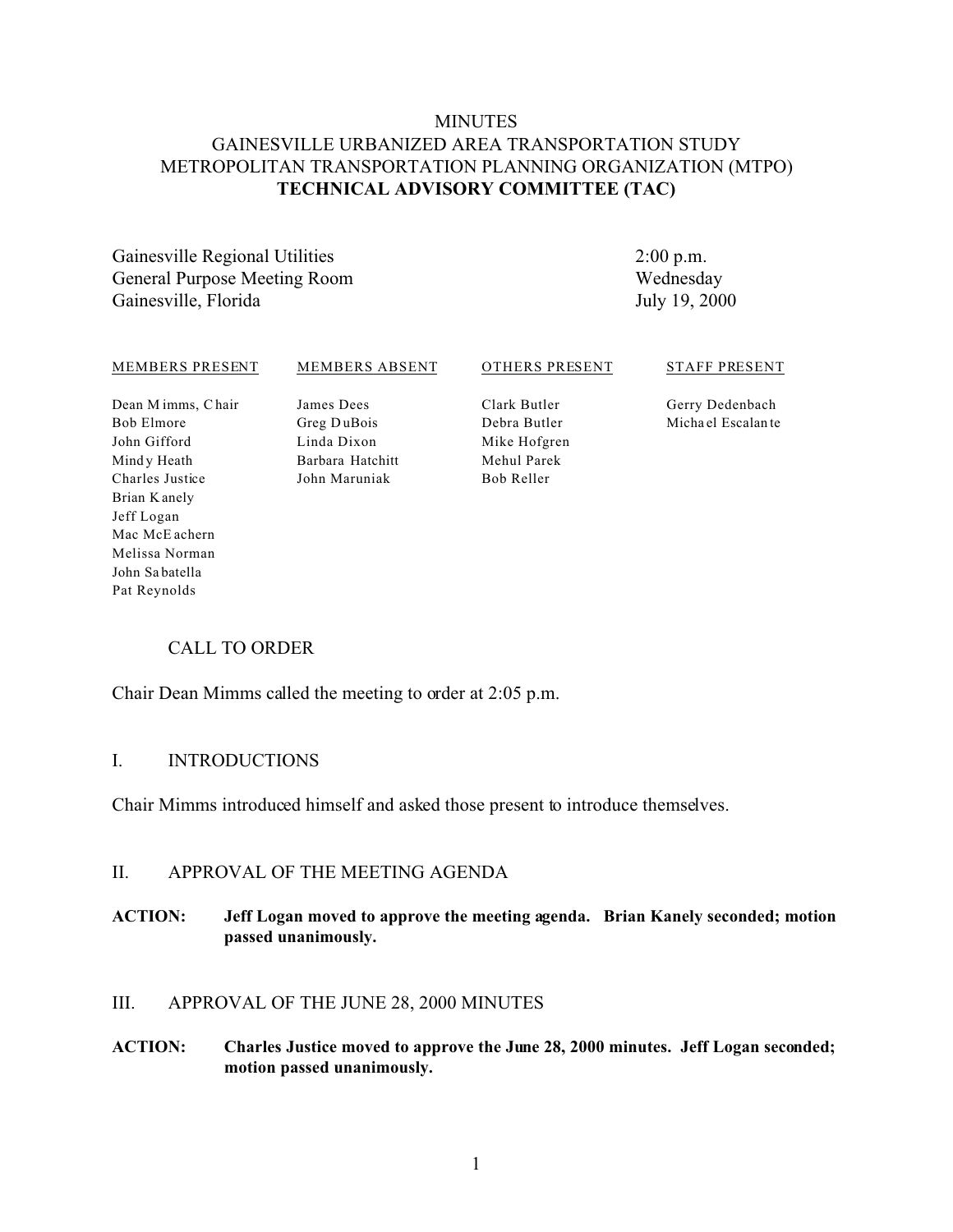# IV. CHAIRMAN'S REPORT

Mr. Gerry Dedenbach, MTPO Senior Transportation Planner, announced that there would be a MTPO Year 2020 Long Range Transportation Plan (LRTP) update workshop on August 3 at 1:30 p.m. and a MTPO Advisory Committee LRTP workshop on August 16 at 6:00 p.m., in the Gainesville regional Utilities General Purpose Meeting Room and the next TAC meeting is August 30 at 2:00 p.m.

# V. AGENDA ITEMS TO BE DISCUSSED- LISTED IN ORDER OF IMPORTANCE

# A. BUTLER PLAZA EXPANSION TRAFFIC ANALYSIS

Mr. Dedenbach stated that the MTPO contracted with Renaissance Planning Group, Inc. (RPG) to evaluate the impacts of the proposed Butler Plaza expansion on the roadway network. He discussed the impacts of the proposed Butler Plaza expansion on the network model, as forecast in the countywide model and explained in Butler Plaza Expansion Traffic Analysis report.

Mr. Bob Reller, Butler Enterprises, Inc. Director of Development, discussed the proposed Butler Plaza Expansion Project. He stated that Butler Enterprises will be asking the MTPO to fund the extension of SW  $62<sup>nd</sup>$  Boulevard down to SW  $24<sup>th</sup>$  Avenue as quickly as possible.

Mr Clark Butler, Butler Enterprises, Inc. President, discussed the proposed Butler Plaza Expansion Project.

**ACTION: Brian Kanely moved to recommend that the MTPO defer action on the Butler Plaza Expansion Traffic Analysis until the status of the State Roads 26/26A funding, including the Campus Development Agreement (CDA) is clarified, and recognize the opportunity of the public-private partnership on the SW 20th Avenue Charrette Project. Mac McEachern seconded.**

#### **SUBSTITUTE ACTION:**

**Mindy Heath moved to recommend that the MTPO:**

- **1. recognize the viability of the proposed roadways associated with the proposed Butler Plaza Expansion Project; and,**
- **2. defer action until more information, such as the CDA, any future CDAs, annexation, development of regional impact (DRI) application and updates of the Year 2020 Long Range Transportation Plan (LRTP), Campus Master Plan updates and City and County comprehensive plan updates, is available.**

#### **Brian Kanely seconded.**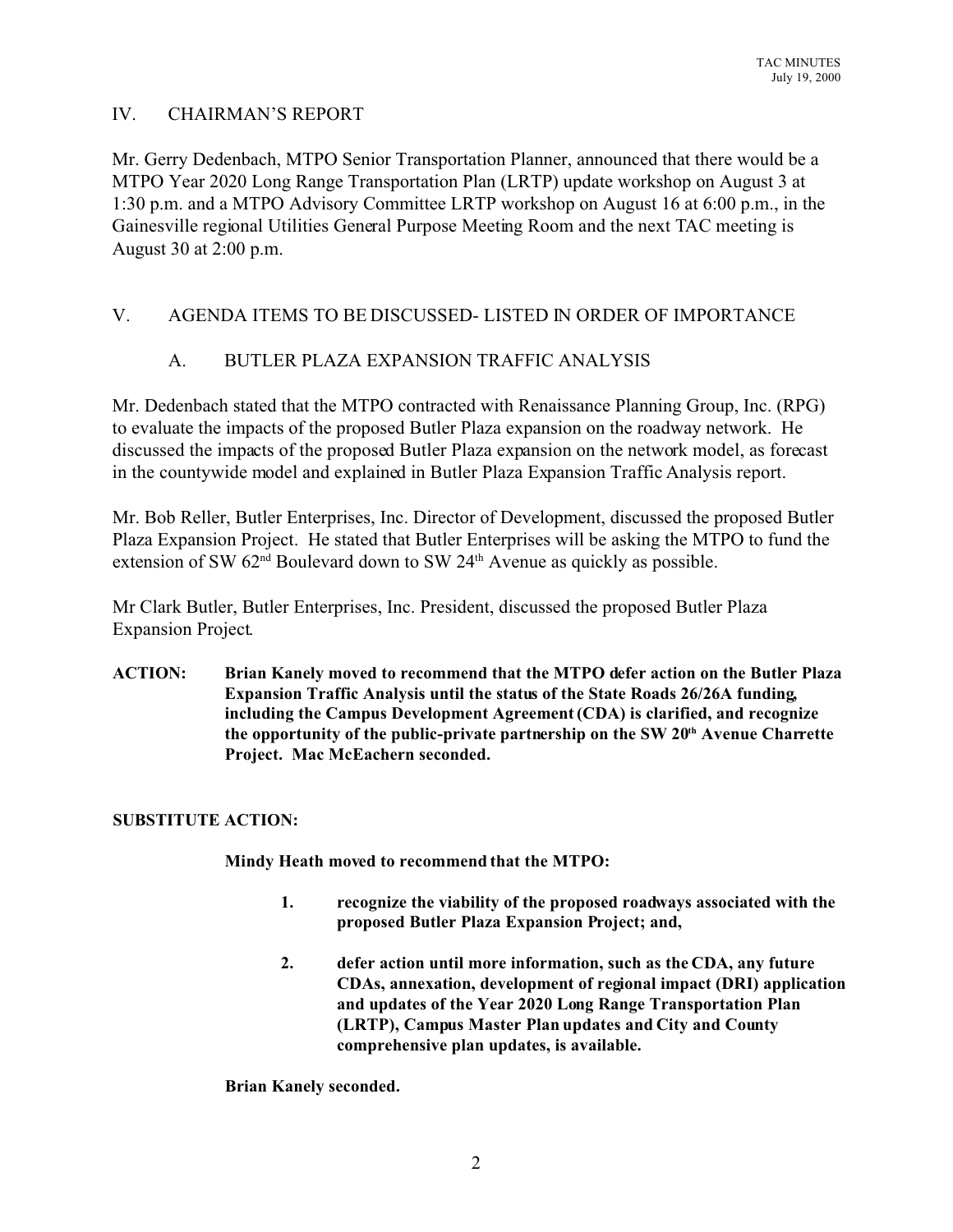**AMENDMENT: Charles Justice move to amend the motion to include the MTPO: should address facility construction in that area, should the responsible local governing body be asked to support the Butler Plaza Expansion Project. Mac McEachern seconded; amendment passed 7 to 3.**

### **SUBSTITUTE ACTION AS AMENDED:**

**Mindy Heath moved to recommend that the MTPO:**

- **1. recognize the viability of the proposed roadways associated with the proposed Butler Plaza Expansion Project;**
- **2. defer action until more information, such as the CDA, any future CDAs, annexation, DRI application and updates of the Year 2020 LRTP, Campus Master Plan updates and City and County comprehensive plan updates, is available; and**
- **3. should address facility construction in that area, should the responsible local governing body be asked to support the Butler Plaza Expansion Project.**

#### **Brian Kanely seconded; motion passed 9 to 1.**

# B. LIST OF PRIORITY PROJECTS (LOPP)- MTPO AREA

Mr. Dedenbach stated that the TAC needs to develop recommendations for needed, but unfunded, transportation projects by its August 30 meeting. He said that the current draft LOPP identifies those projects which were programmed in the current FDOT Work Program.

Mr. Michael Escalante, MTPO Principal Transportation Planner, discussed the draft LOPP and the Bicycle/Pedestrian Advisory Board's (B/PAB) recommendations and answered questions.

#### **ACTION: Brian Kanely moved to recommend that the MTPO approve the draft LOPP, as amended to include:**

- **1. the B/PAB recommendations for Table 4 and 5; and**
- **2. in Table 1, a new, Priority 4, that indicates the purchase of right-ofway and construction of the Hull Road extension offroad bicycle/ pedestrian trail.**

**Pat Reynolds seconded; motion passed 6 to 4.**